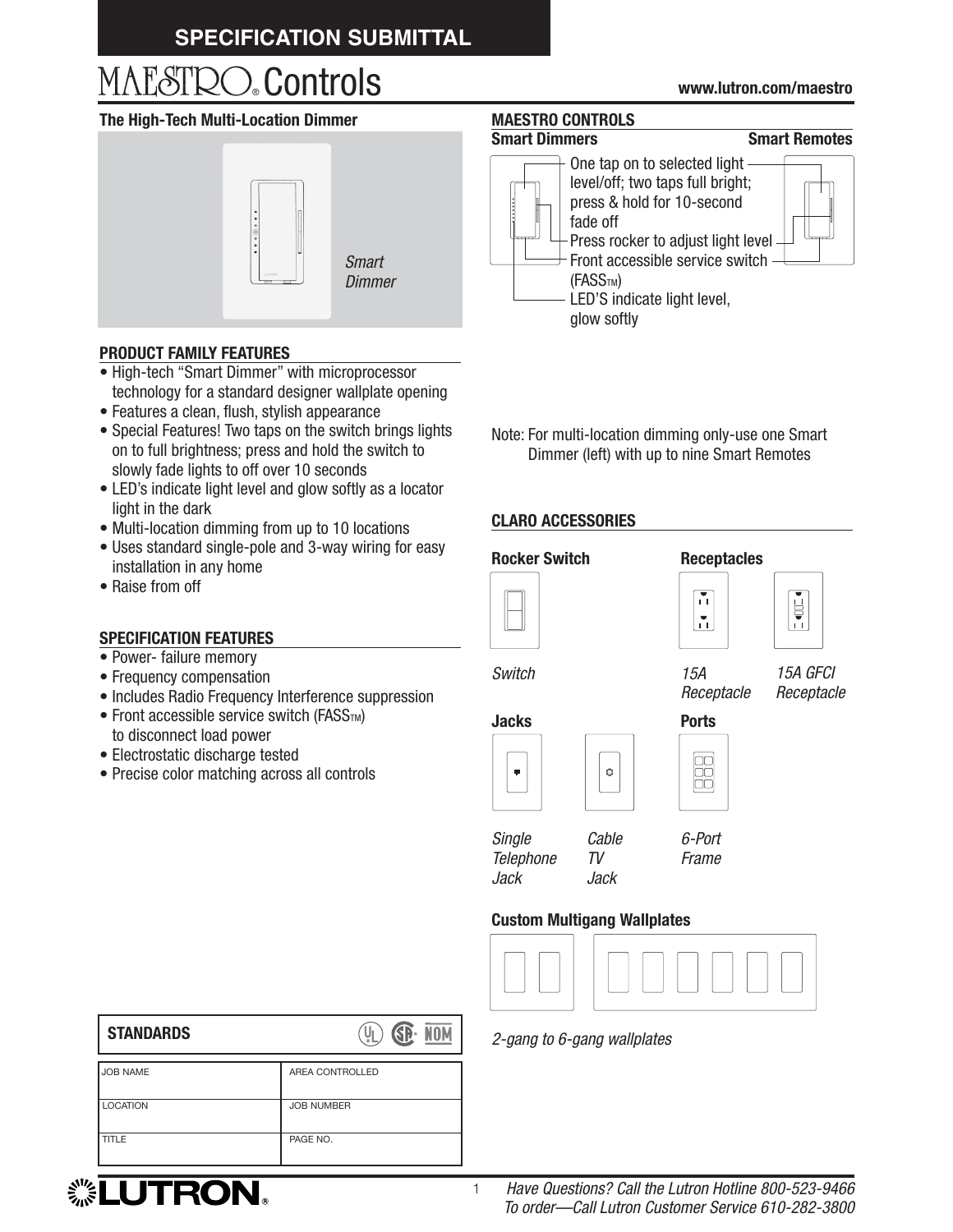| <b>Description</b>                                                                                                                                                                                                                                                                                                        |                | Model #      |
|---------------------------------------------------------------------------------------------------------------------------------------------------------------------------------------------------------------------------------------------------------------------------------------------------------------------------|----------------|--------------|
| <b>SMART DIMMERS</b>                                                                                                                                                                                                                                                                                                      |                |              |
| Incandescent                                                                                                                                                                                                                                                                                                              |                |              |
| <b>Preset Smart Dimmers</b>                                                                                                                                                                                                                                                                                               |                |              |
| Single Pole/Multi-Location                                                                                                                                                                                                                                                                                                | 600W           | $MA-600-$    |
| Single Pole/Multi-Location                                                                                                                                                                                                                                                                                                | 1000W          | $MA-1000-$   |
| <i>Products above:</i> For multi-location dimming, use one Maestro Smart Dimmer with up to nine<br>Maestro Smart Remotes, MA-R-. Not for use with mechanical 3-way or 4-way switches. Minimum<br>load on dimmer is 40W. Derating required if ganged, see page 5.                                                          |                |              |
| <b>Electronic Low Voltage</b>                                                                                                                                                                                                                                                                                             |                |              |
| <b>Preset Smart Dimmers</b>                                                                                                                                                                                                                                                                                               |                |              |
| Single Pole/Multi-location<br>Products above: For multi-location dimming, use one Maestro Smart Dimmer with up to nine<br>Maestro Smart Remotes, MA-R-. Requires neutral wire connection. Not for use with mechanical 3-<br>way or 4-way switches. Minimum load on dimmer is 5W. Derating required if ganged, see page 5. | 600W           | $MAELV-600-$ |
| <b>Magnetic Low Voltage</b>                                                                                                                                                                                                                                                                                               |                |              |
| <b>Preset Smart Dimmers</b>                                                                                                                                                                                                                                                                                               |                |              |
|                                                                                                                                                                                                                                                                                                                           | 600VA (450W 1) | MALV-600-    |
| Single Pole/Multi-Location                                                                                                                                                                                                                                                                                                |                |              |

For control of fluorescent loads, use Lutron Hi-lume<sup>®</sup>, Eco 10™ line voltage, or Tu-Wire<sup>®</sup> electronic dimming ballasts with MA-600- and Hi-Power 2• 4•6 dimming module. For a coordinated look, consider using Spacer System dimmers for controlling fluorescent loads.

### **HI-POWER 2•4•6TM DIMMING MODULES**

To increase load capacity up to 30,000W/VA in most popular sources, use one MA-600- and add up to five dimming modules.



### **SMART REMOTES**

**Provide Multi-Location Dimming from up to Nine Additional Locations.** *Smart Remotes*

Smart Remotes MA-R-Communication of the MA-R-Communication of the MA-R-Communication of the MA-R-Communication of the MA-R-Communication of the MA-R-Communication of the MA-R-Communication of the MA-R-Communication of the

For multi-location dimming, use up to nine Smart Remotes with only one of the following Maestro multi-location dimmers: MA-600-, MA-1000-, MAELV-600-, MALV-600-, or MALV-1000-. No derating required if ganged. Maximum traveler wiring run for multi-location applications is 250' (76.2m).

1. Actual lamp wattages.

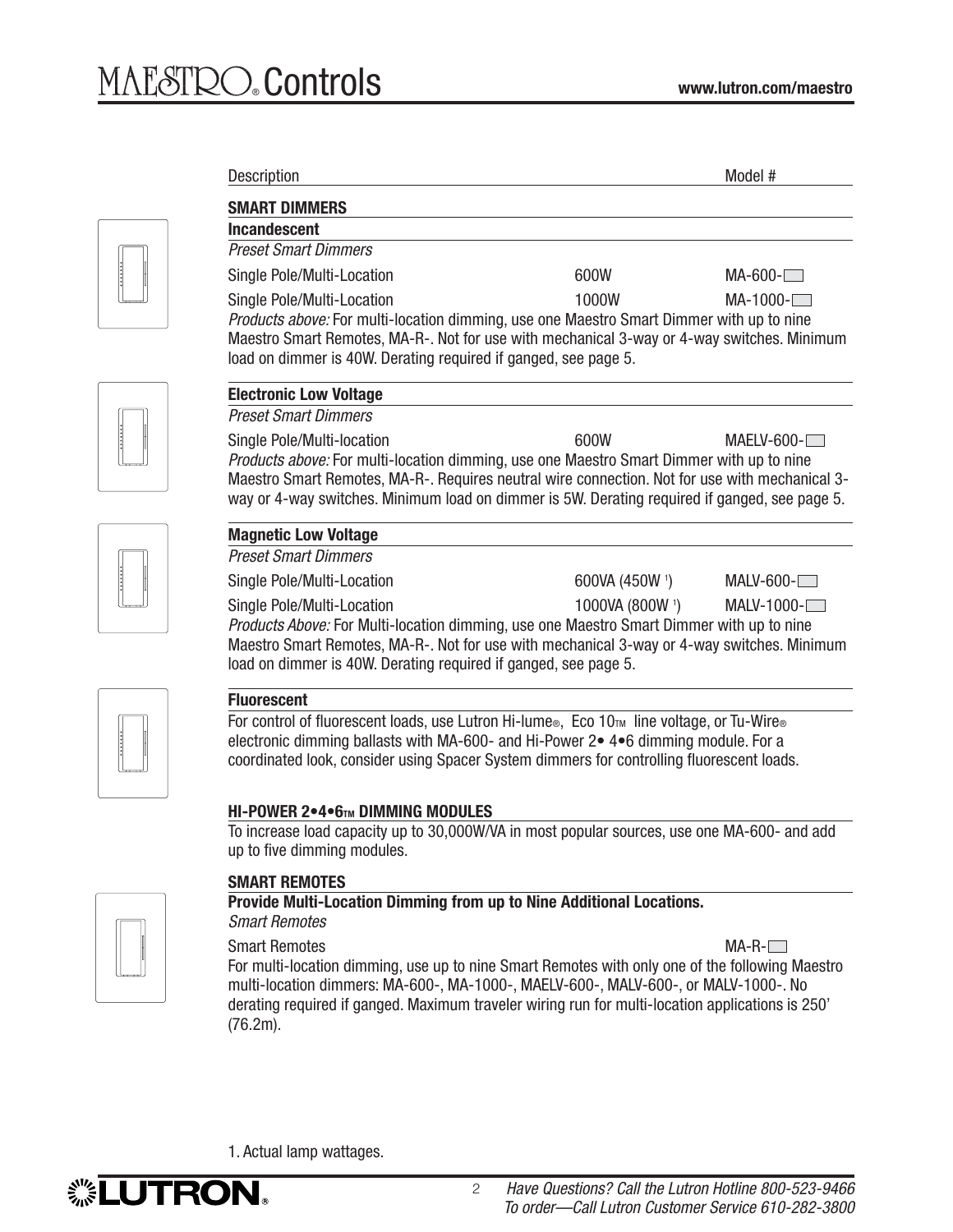$\begin{bmatrix} \bullet \\ \bullet \\ \bullet \end{bmatrix}$ 

×

|                                   | Description                                                                                                                    | Rating                                                           | Model #              |  |  |  |
|-----------------------------------|--------------------------------------------------------------------------------------------------------------------------------|------------------------------------------------------------------|----------------------|--|--|--|
|                                   | <b>SWITCHES</b>                                                                                                                |                                                                  |                      |  |  |  |
|                                   | <b>General Purpose Switching of all Lighting Sources and Motor Loads</b>                                                       |                                                                  |                      |  |  |  |
|                                   | Single Pole, 120/277V                                                                                                          | 15A                                                              | $CA-1PSH-$           |  |  |  |
|                                   | 3-way, 120/277V                                                                                                                | 15A                                                              | $CA-3PSH-$           |  |  |  |
|                                   | 4-way, 120/277V                                                                                                                | 15A                                                              | $CA-4PSH-$           |  |  |  |
|                                   | Products above: No derating required if ganged.                                                                                |                                                                  |                      |  |  |  |
|                                   | <b>ACCESSORIES</b>                                                                                                             |                                                                  |                      |  |  |  |
|                                   | <b>Receptacles</b>                                                                                                             |                                                                  |                      |  |  |  |
| Ě                                 | Receptacle                                                                                                                     | 15A, 125V                                                        | $CAR-15H-$           |  |  |  |
| $\mathbf{1}$                      | <b>GFCI Receptacle</b>                                                                                                         | 15A, 125V                                                        | CAR-15-GFCIH-        |  |  |  |
|                                   | Products above: No derating required if ganged.                                                                                |                                                                  |                      |  |  |  |
|                                   | <b>Single Jacks</b>                                                                                                            |                                                                  |                      |  |  |  |
| Ò                                 | A physical barrier (partition) must exist when gangling with line-voltage products                                             |                                                                  |                      |  |  |  |
|                                   | Single Telephone Jack<br>Note: Also accepts most 4-conductor plugs                                                             | 6-conductor, RJ11                                                | $CA-PJH-$            |  |  |  |
|                                   | Single Cable Jack <sup>1</sup>                                                                                                 | F-style 75-0hm, coaxial cable<br>No derating required if ganged. | CA-CJH- <sup>1</sup> |  |  |  |
|                                   | <b>Field Customizable Multi-Port Frame</b>                                                                                     |                                                                  |                      |  |  |  |
|                                   | 6-Port Frame                                                                                                                   | Shipped with 6 blanks<br>Shown with blanks                       | $CA-6PF-$            |  |  |  |
|                                   | Product above: For use with Lutron connectors shown below. Also compatible with Hubble<br>Xcelerator™ and snap-fit connectors. |                                                                  |                      |  |  |  |
|                                   | <b>Connectors</b>                                                                                                              |                                                                  |                      |  |  |  |
|                                   | For use with 6-port frame (CA-6PF-). Each connector fills one port.                                                            |                                                                  |                      |  |  |  |
| 미                                 | Phone Jack                                                                                                                     | 6-conductor, RJ11, Category 3                                    | CON-1P-C3-WH         |  |  |  |
|                                   | Phone Jack                                                                                                                     | 8-conductor, RJ45, Category 5e                                   | CON-1P-C5E-WH        |  |  |  |
|                                   | Phone Jack                                                                                                                     | 8-conductor, RJ45, Category 6                                    | CON-1P-C6-WH         |  |  |  |
| d                                 | Fiber Jack                                                                                                                     | MT-RJ Feed-Through                                               | CON-1F-MTRJ-WH       |  |  |  |
| ß,                                | <b>Fiber Jack</b>                                                                                                              | <b>SC Simplex</b>                                                | CON-1F-SC-WH         |  |  |  |
| aå.                               | <b>Fiber Jack</b>                                                                                                              | <b>LC Non-Flush Mount</b>                                        | CON-1F-LC-WH         |  |  |  |
| $_{\textcircled{\scriptsize{9}}}$ | <b>Fiber Jack</b>                                                                                                              | <b>ST Style</b>                                                  | CON-1F-ST-WH         |  |  |  |
| $  \circlearrowright  $           | Cable Jack                                                                                                                     | F-Style, 75-Ohm Coaxial cable                                    | CON-1C-WH            |  |  |  |
| ◎                                 | <b>BNC Jack</b>                                                                                                                | <b>BNC</b> connector                                             | CON-1B-WH            |  |  |  |
|                                   | Connectors available in white (WH) only. For information about additional colors contact Lutron<br><b>Customer Service.</b>    |                                                                  |                      |  |  |  |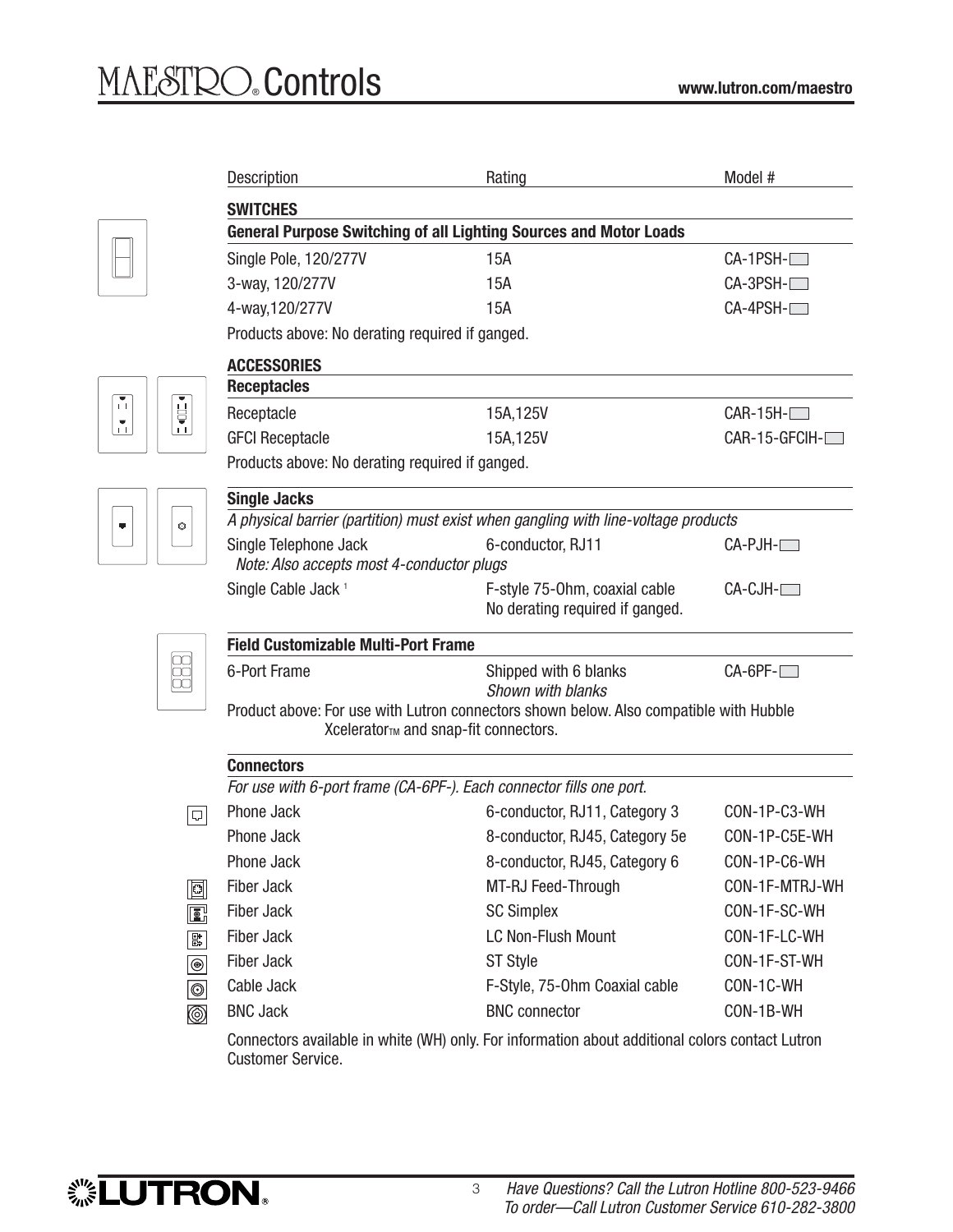$\hfill\Box$ 

 $\Box$ Box

 $\Box$ 

 $\hfill\Box$ 

 $\Box$ 

 $\Box$ 

| <b>Description</b>                                                                            | Model #         |
|-----------------------------------------------------------------------------------------------|-----------------|
| <b>STANDARD WALLPLATES</b><br>1-Gang<br>W: 2.94" (75mm) x H: 4.69" (119mm) x D: 0.30" (7.6mm) | $CW-1$ - $\Box$ |
| 2-Gang<br>W: 4.75" (121mm) x H: 4.69" (119mm) x D: 0.30" (7.6mm)                              | $CW-2$ - $\Box$ |
| 3-Gang<br>W: 6.56" (167mm) x H: 4.69" (119mm) x D: 0.30" (7.6mm)                              | $CW-3$ - $\Box$ |
| 4-Gang<br>W: 8.37" (213mm) x H: 4.69" (119mm) x D: 0.30" (7.6mm)                              | $CW-4$ - $\Box$ |
| 5-Gang<br>W: 10.18" (259mm) x H: 4.69" (119mm) x D: 0.30" (7.6mm)                             | $CW-5$ - $\Box$ |
| 6-Gang<br>W: 12.00" (305mm) x H: 4.69" (119mm) x D: 0.30" (7.6mm)                             | $CW-6$ - $\Box$ |

### **STANDARD COLORS/FINISHES**

*Gloss Finishes (Ships in 48 hours)* Add color/finish suffix to model number to order. Example: MA-600P-**WH** WH White IV Ivory<br>AL Almo Almond LA Light Almond<br>GR Grav GR Gray<br>BR Brow **Brown** BL Black

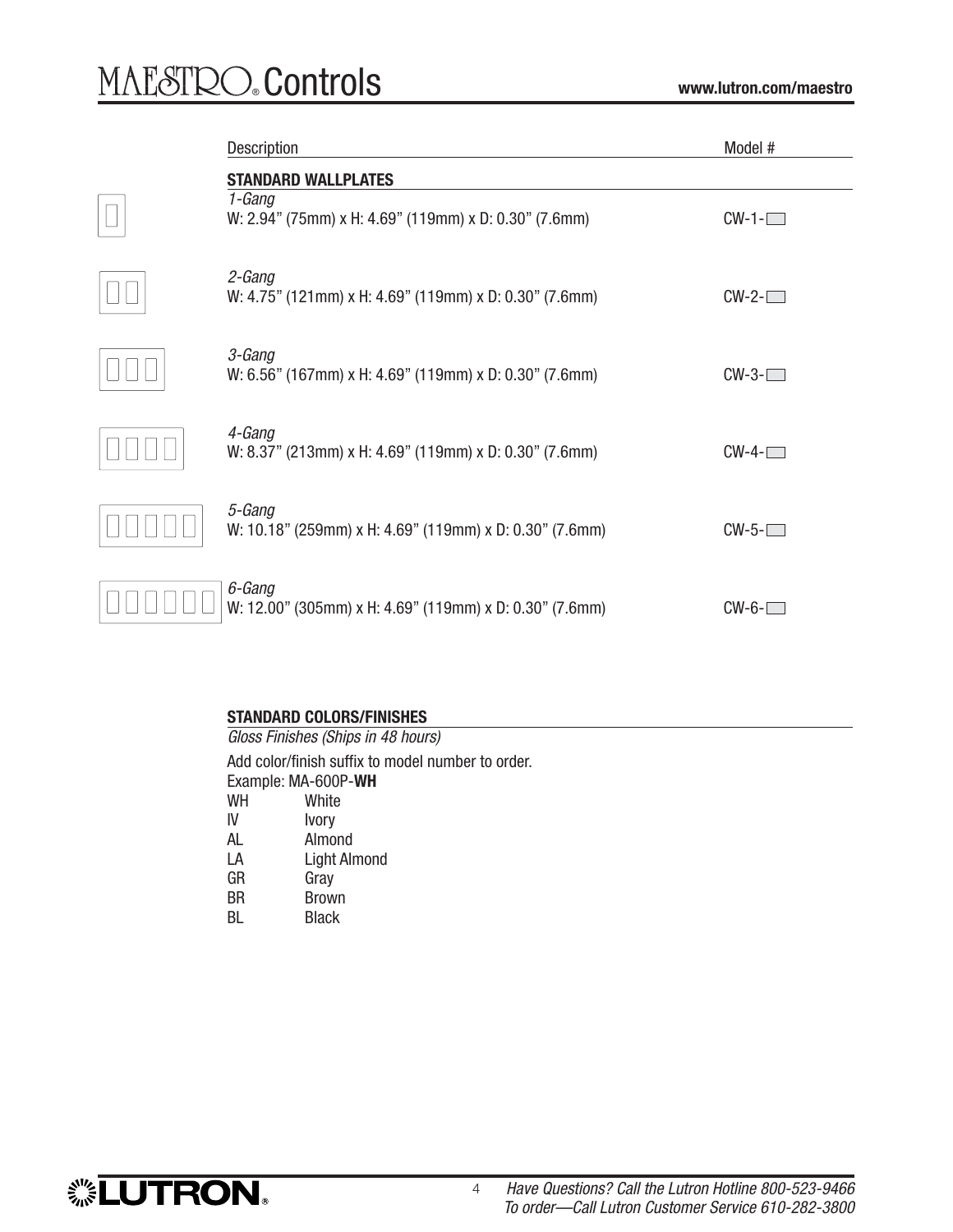### **DERATING/MAXIMUM CAPACITY**



### **DIMENSIONS**

*0.31" (7.8mm)* Including Claro® wallplates – Wallplates sold separately. **Dimmer** *Front Profile*



- 1 Requires 40W minimum load.
- 2 Requires 5W minimum load.
- 3 Actual lamp wattage.

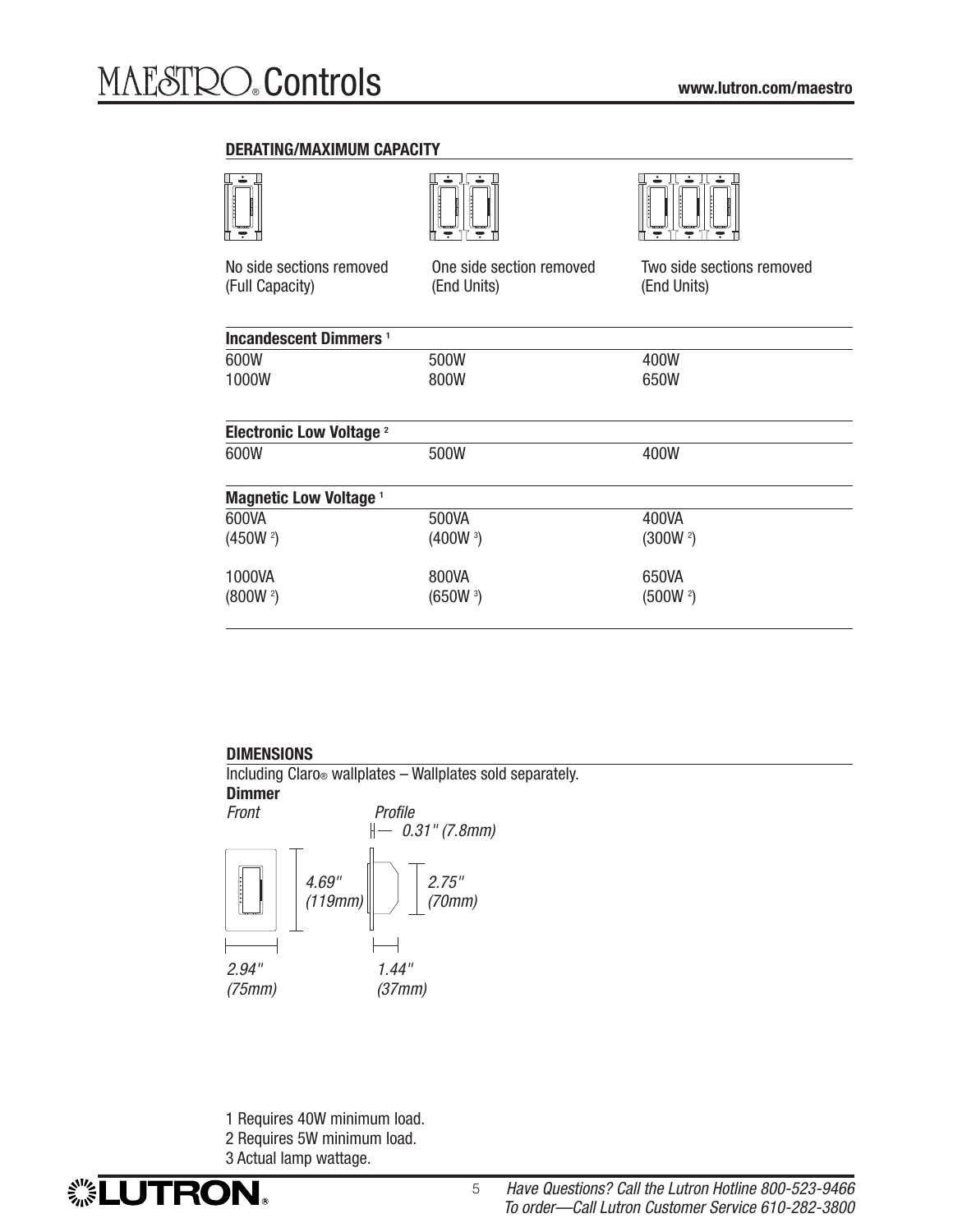### **WIRING DIAGRAMS**



#### **Wiring Diagram 2** Multi-Location Wiring **Multi-Location Wiring** Model #  $\blacksquare$



▒LUTRON。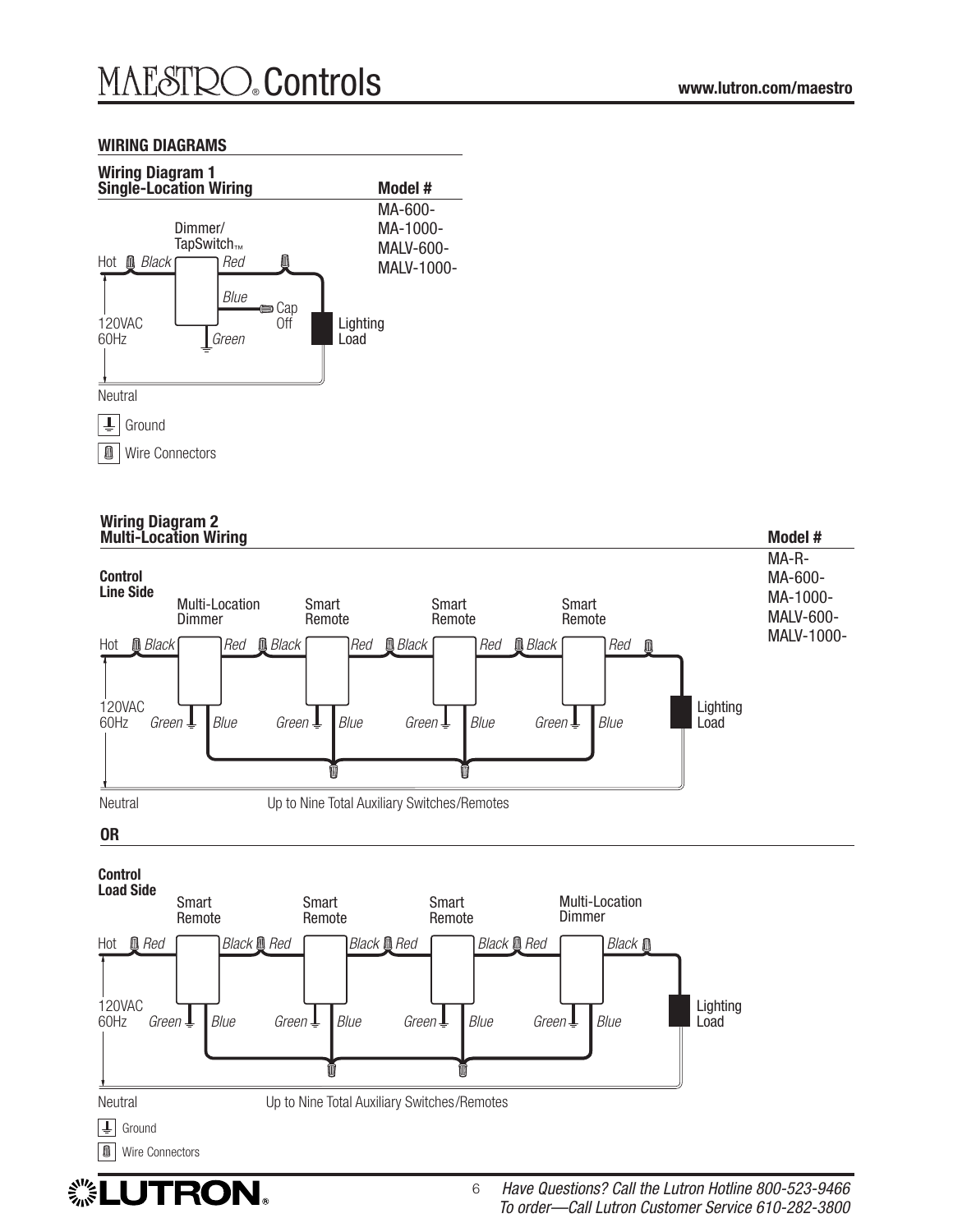### **WIRING DIAGRAMS**



#### **Wiring Diagram 6 Telephone Jack Wiring Model #** CA-PJH-Jack Wire Position Color White Q  $\begin{array}{c|c} 2 & B\n \end{array}$  Black  $\begin{array}{c|c} 3 & \text{Red} \\ 4 & \text{Gree} \end{array}$  $\begin{array}{c|c}\n4 & \text{Green} \\
5 & \text{Yellow}\n\end{array}$ 6-Conductor 5 Yellow<br>6 *Blue* Telephone Jack\* 6 Blue \* accepts most 4-conductor jacks **Wiring Diagram 7 Receptacle Wiring Model #** CAR-15H-Receptacle (15A Shown) Hot **Q** *Black* (i'i) *White* Nickel Brass Screws Plated Ľ 120VAC Screws Green 60Hz Screw Ground or **L** Building Ground Isolated Ground (To Metal Box) **Neutral**  $\left| \frac{1}{2} \right|$ Ground **O** | Wire Connectors **Wiring Diagram 8** GFCI Receptacle Wiring **Model #** CAR-15-GFCIH-Green or Green or Green or Screw Terminal Screw Terminal Screw Terminal Ground Neutral White White NP || P|| || || P|| P 120VAC **|','**|∏]|','  $\circ \in$ 60Hz Black Line | | | Load Black Hot **GFCI** Receptacle (15A Shown) P-Protected<br>ND Not Protected<br>
Nicolated **Department** NP-Not Protected

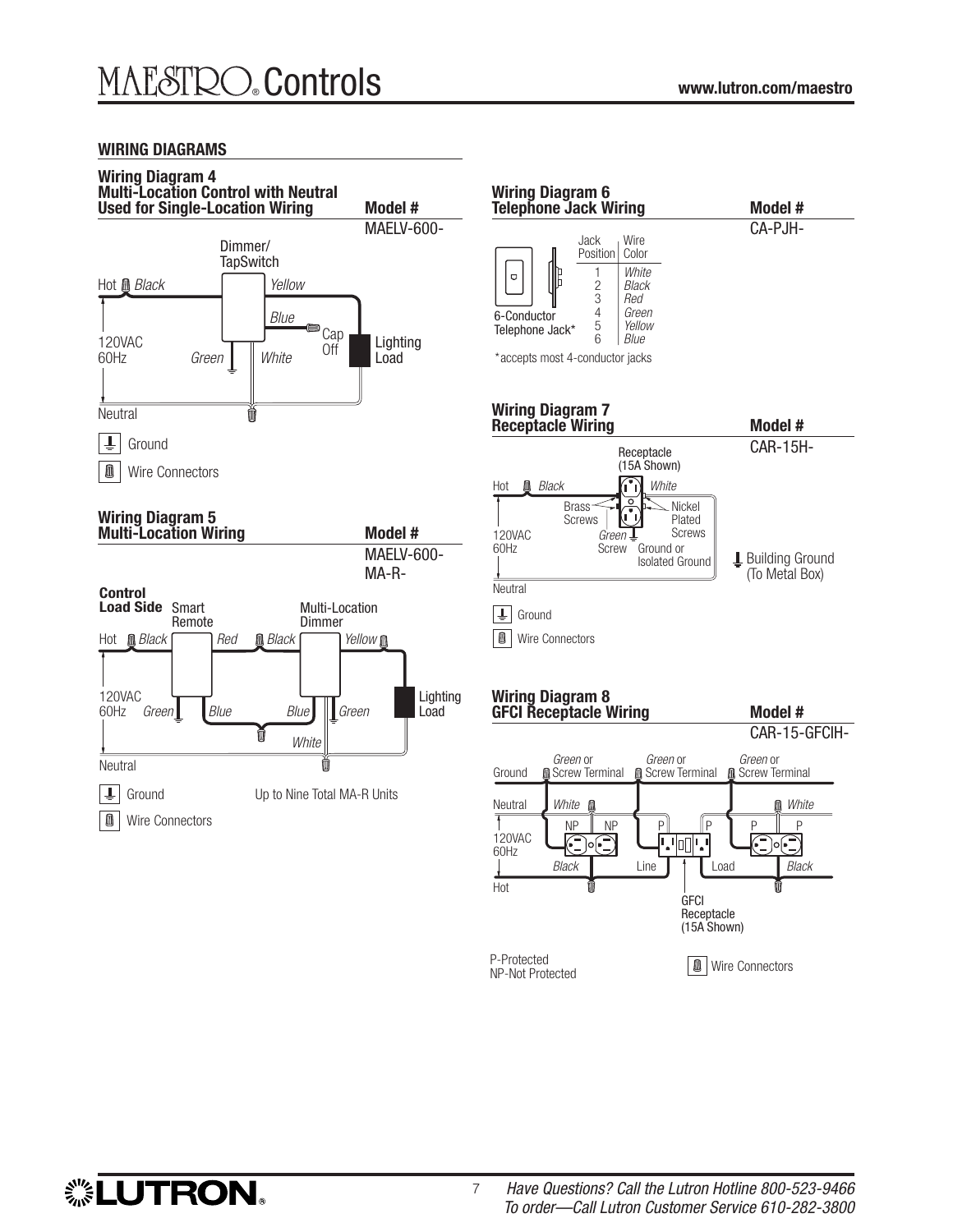# ® Controls **www.lutron.com/maestro**

### **MAESTRO CONTROLS AND ACCESSORIES**

### PART 1 – GENERAL

### **1.01 SUMMARY**

- A. Scope: Provide, install and test all switches, dimmers and related devices as specified herein for the areas indicated on the drawings, specifications, and load schedules.
- B. Related Sections: Section 16580 (Ballasts), Section 16570 (Dimming Systems).

### **1.02 REFERENCES**

A. UL 1472, CSA, NOM, ISO 9001

### **1.03 SYSTEM DESCRIPTION AND OPERATION**

- A. Permanently installed, wallbox mounted switches and dimmers
- B. Permanently installed, wallbox mounted receptacles
- C. Permanently installed, wallbox mounted data, voice and cable jacks
- D. Screwless, seamless wallplates

### **1.04 SUBMITTALS**

- A. Submit manufacturer's standard catalog data giving all application, wiring, and installation information on basic components and wallplate kits.
- B. Provide test data and/or samples as required to demonstrate conformance with PART 2 of this specification.

### **1.05 QUALITY ASSURANCE**

- A. Manufacturer shall have a minimum of 10 years continuous experience in manufacturing wallbox dimming products.
- B. Dimmers shall be UL listed, CSA and NOM approved specifically for each required load (i.e., tungsten, electronic low voltage transformer, and magnetic low voltage transformer). Manufacturer shall provide file card or certificate upon request. Universal load-type dimmers shall not be acceptable.
- C. Manufacturer shall maintain ISO 9001 certification and provide a copy of the certificate upon request.

### **1.06 WARRANTY**

A. All devices shall be covered by a minimum one-year warranty.

### PART 2 – EQUIPMENT

### **2.01 ACCEPTABLE MANUFACTURERS**

- A. Lutron Electronics Co., Inc.
- B. Unless otherwise noted, all basic components (dimmer, switch, receptacle, telephone jack and cable jack) and wallplate kits shall be provided by one manufacturer.

### **2.02 EQUIPMENT**

- A. Controls Lutron Maestro Style
	- 1. Performance
		- a. Dimmers shall provide full-range, smooth and continuously variable control of light intensity.
		- b. All dimmers shall be designed to minimize effects of changing line frequency.
		- c. An actuator, accessible from the front of the unit, with the wallplate attached, shall activate a mechanical air-gap switch disconnecting power from the load during "safety off" condition; no leakage current shall be present at the fixture(s). This front accessible safety switch (FASS™) shall be separate from the tapswitch and raise/lower rocker.
		- d. Dimmer shall be capable of on/off, raise/lower and mechanical air-gap "safety off" from up to 9 additional locations using aesthetically coordinated remotes.
		- e. Controls shall meet ANSI/IEEE Std. C62.41- 1980, tested to withstand voltage surges of up to 4000V and current surges of up to 200A without damage.
		- f. Controls shall not be susceptible to damage or loss of memory due to static discharge.
		- g. Controls shall be capable of operating at the rated capacity; this includes modified capacities for ganging configurations which require the removal of fins. Operation at rated capacity shall be possible across the full ambient temperature range, without shortening design lifetime.
		- h. Controls shall operate in an ambient temperature range of 0°C (32°F) to 40°C (104°F).
		- i. Controls shall incorporate power-failure memory. Should power be interrupted and subsequently returned, the lights will come back on to the same levels set prior to the power interruption. Restoration to some other default level is not acceptable.
		- j. Dimmers shall be designed to reduce interference with radio, audio, and video equipment.
		- k. To ensure a precise color match between all plastic parts, color variation of any gloss part shall not exceed a just noticeable level, delta E of 1, as defined in ASTM E 308-99.
		- l. Visible parts of dimmers, switches, standard receptacles, cable jacks or any wallplate shall exhibit ultraviolet stability when tested as defined in ASTM D4674-89.
		- m. All actuators shall be captured internally to the control.



8 *Have Questions? Call the Lutron Hotline 800-523-9466 To order—Call Lutron Customer Service 610-282-3800*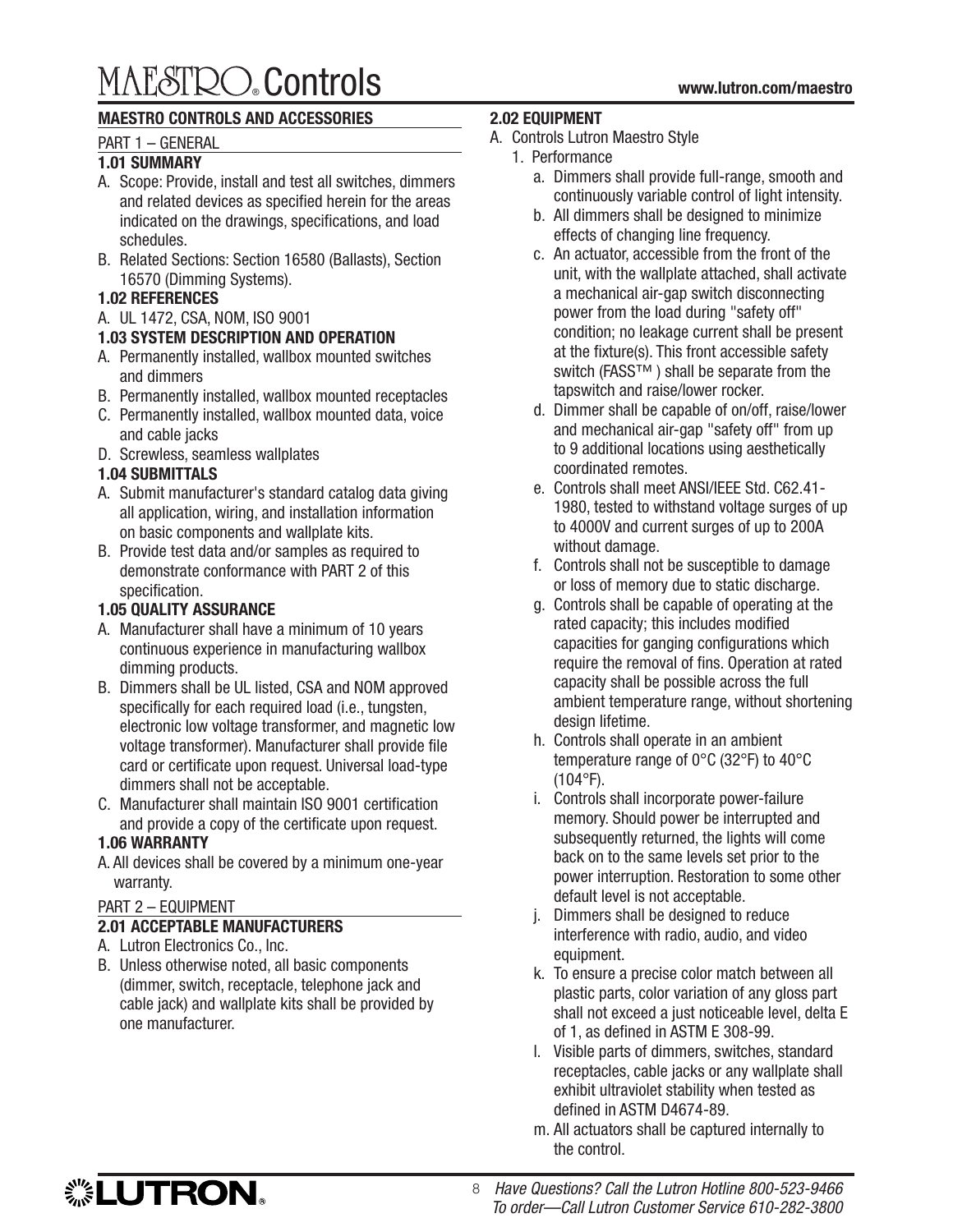# ® Controls **www.lutron.com/maestro**

- n. Remotes shall wire using conventional 3-way and 4-way wire runs.
- o. Multi-location dimmers without neutral shall be capable of operating in either 3-way switch location.
- p. Wall controls shall fit a decorator wallplate opening with a flush tapswitch. Dimmers and remotes shall have a small, raised rocker to the right of the tapswitch. Dimmers shall have seven discrete LEDs to the left of the tapswitch. Tapswitches shall remain flush in both the on and off state. Wall controls shall have a gloss finish.
- q. A single tap of the tapswitch shall raise lights from off to the preset light level, or fade light to off. The raise/fade rate shall travel the dimming range in 3 seconds. A rapid double tap of the tapswitch shall raise lights to full-on in 1.5 seconds. Pressing and holding the tapswitch shall activate a delay fade-to-off function. Lights shall fade to off over 10 seconds.
- r. The LEDs on the left side of the tapswitch shall indicate light level when the dimmer is on. When the dimmer is off, the LEDs shall glow softly as a night light with the preset level slightly brighter than any of the other LEDs.
- s. The rocker on dimmers and remotes shall raise and lower the light level; this new light level becomes the preset. The rocker shall be able to raise the lights from off to low end and up, and shall lower the lights to low-end, not to off.
- 2. Incandescent Dimmers
	- a. Provide incandescent dimmers for direct control of up to 1000 watts.
	- b. Dimmers shall have a high-end of no less than 90% of line voltage.
- 3. Electronic (Solid-State) Low Voltage (ELV) Transformer Dimmers
	- a. Provide ELV dimmers for direct control of up to 600 watts of electronic low voltage load.
	- b. Dimmers shall contain circuitry specifically designed to control the input of electronic (solid state) low voltage transformers. Dimmers using standard phase control shall not be acceptable.
	- c. Dimmers shall have a resettable overload protection that automatically shuts off when dimmer capacity is exceeded. Protection methods that are non-resettable or require the device to be removed from the wall to reset shall not be acceptable.
- d. Dimmers shall be designed to withstand a short, per UL 1472 section 5.10, between load hot and either neutral or ground without damage to the dimmer.
- e. Dimmers shall have a high-end of no less than 90% of line voltage.
- 4. Magnetic Low Voltage (MLV) Transformer Dimmers
	- a. Provide MLV dimmers for direct control of up to 1000VA of magnetic low voltage load.
	- b. Dimmers shall contain circuitry specifically designed to control and provide a symmetrical AC waveform to the input of magnetic low voltage transformers per UL1472 section 5.11.
	- c. Dimmers shall not cause a magnetic low voltage transformer to operate above the transformers rated operating current or temperature.
	- d. Dimmers shall have a high-end of no less than 90% of line voltage.
- 5. Remote dimming modules for high power loads
	- a. Where lighting loads exceed the full rated capacity of single dimmers, provide a Maestro incandescent dimmer driving high power modules. High power module and dimmer shall be from the same manufacturer to ensure compatibility.
	- b. High power modules shall be remotely mounted.
	- c. High power module shall be rated and UL listed for control of incandescent, electronic low voltage, magnetic low voltage, neon/cold cathode, and fluorescent loads in increments of 2,000 Watts up to 30,000 Watts.
- 6. Remotes for multi-location control
	- a. Remotes shall provide multi-location control and mechanical air-gap switch. All tapswitch and rocker functions shall operate from each remote. Up to 9 remotes may be used with a Maestro dimmer.
- b. Remotes shall not have any LEDs.
- B. Accessories Lutron Claro Style

NOM approved.

- 1. Switch Components Lutron Claro Style
	- a. Switches shall provide on/off control of any 120/277 VAC load up to 15A. Switches shall be UL Listed as general-use AC switches, Lutron Claro style.
	- b. Switches shall be available in single-pole, 3-way and 4-way configurations.
- 2. Receptacle Components Lutron Claro Style a. All receptacles shall be UL Listed, CSA and



<sup>9</sup> Lutron Electronics Co., Inc. 7200 Suter Road • Coopersburg, PA 18036 U.S.A. *Made and printed in U.S.A. 3/03 ©2003*